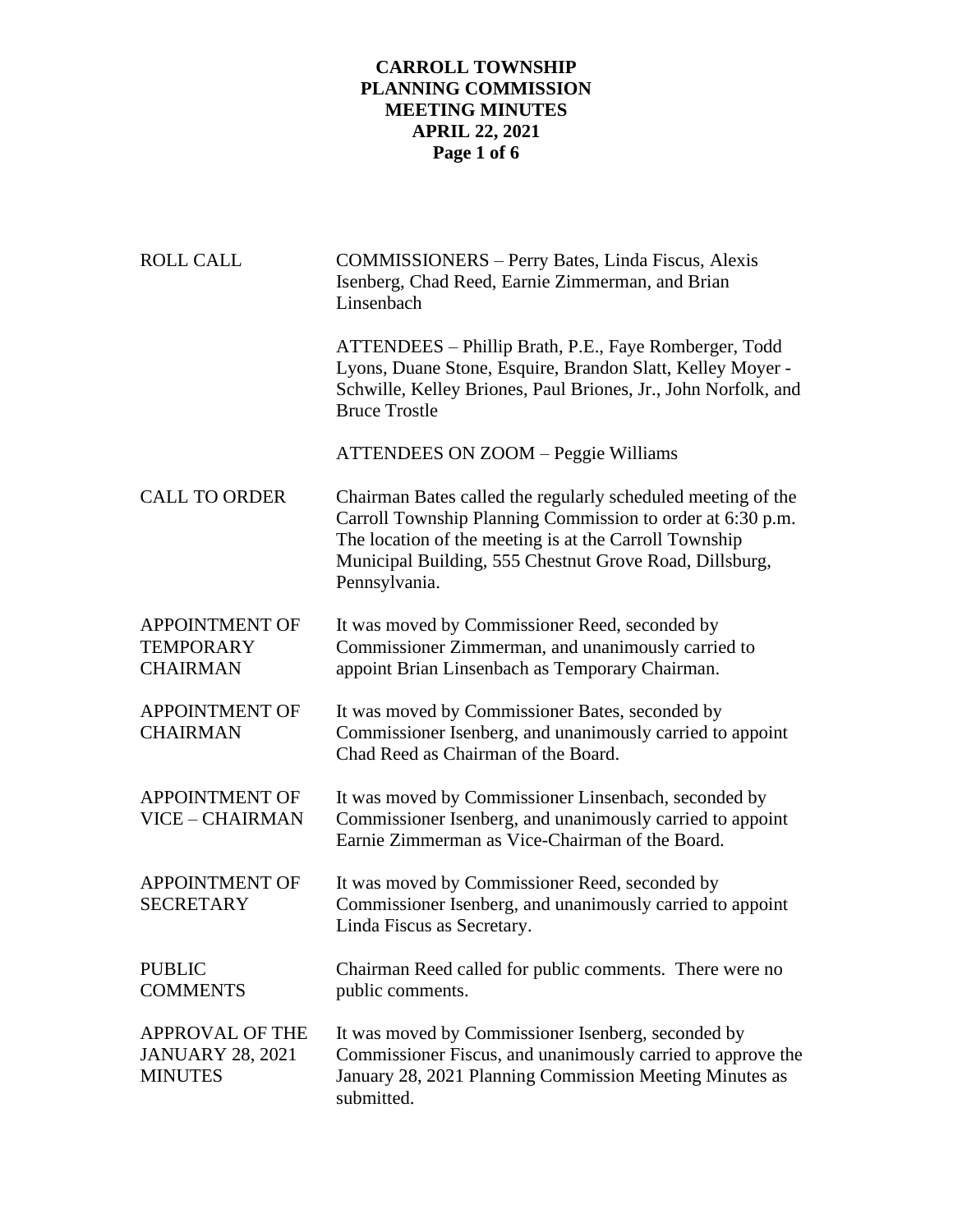### **CARROLL TOWNSHIP PLANNING COMMISSION MEETING MINUTES APRIL 22, 2021 Page 2 of 6**

APPROVAL OF THE It was moved by Commissioner Isenberg, seconded by MARCH 25, 2021 Commissioner Zimmerman, and unanimously carried to PUBLIC HEARING approve the March 25, 2021 Planning Commission Public MINUTES ON THE Hearing Minutes on the Amendments to the Northern York COMPREHENSIVE County Region Comprehensive Plan as submitted. PLAN APPROVAL OF THE It was moved by Commissioner Isenberg, seconded by MARCH 25, 2021 Commissioner Linsenbach, and unanimously carried to PUBLIC HEARING approve the March 25, 2021 Planning Commission Public MINUTES ON THE Hearing Minutes on the Amendments to the Carroll Township ZONING MAP AND Zoning Ordinance and Zoning Map as submitted. **ORDINANCE** FINAL PLANS FOR It was moved by Commissioner Fiscus, seconded by JEANNE HARTMAN Commissioner Isenberg, and unanimously carried to LIVING TRUST recommend to the Board of Supervisors to grant the following waiver requests for the Final Subdivision Plan of Plan Book MM, Page 790, Lot No. 5 for Jeanne A. Hartman, Trustee of the Jeanne A. Hartman Living Trust and Hartman Family Trust 35 Hartman Lane, Dillsburg, PA 17019 – 2 Lots as per Phillip Brath's Comment Letter dated April 21, 2021: **III. Waivers Requested** 1. Provide a Site Context Map. (Section 435-27. J) **Applicant requested waiver from ordinance requirement.** 2. Provide an Existing Resources and Site Analysis Plan. (Section 435-27. K) **Applicant requested waiver from ordinance requirement.** 3. Provide a Preliminary Resource Impact and Conservation Plan. (Section 435-27. L) **Applicant requested waiver from ordinance requirement.** 4. Provide street trees along existing street frontage per Section 435-52. D. **Applicant requested waiver from ordinance requirement.**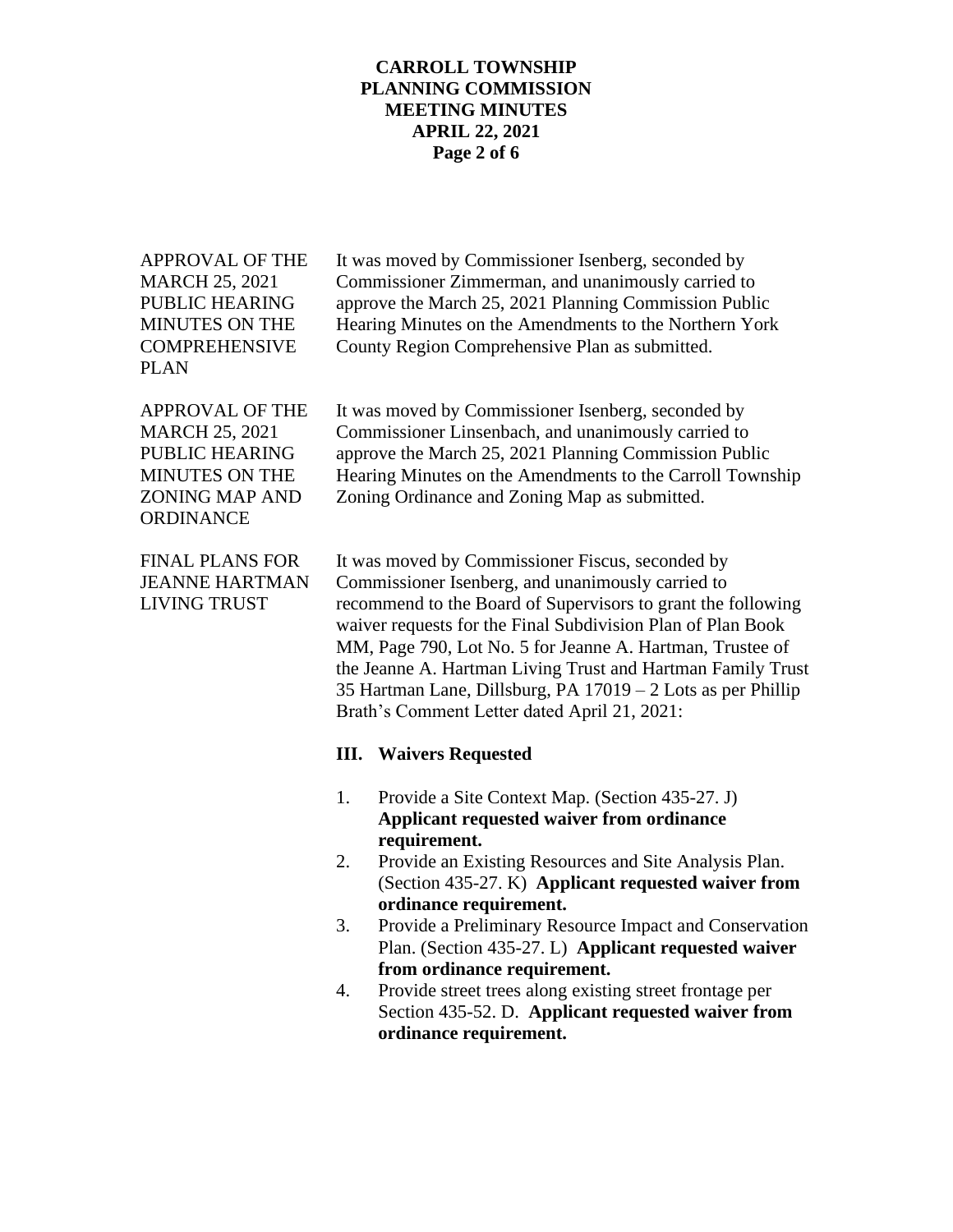# **CARROLL TOWNSHIP PLANNING COMMISSION MEETING MINUTES APRIL 22, 2021 Page 3 of 6**

- FINAL PLANS FOR 5. Where a subdivision or land development abuts an JEANNE HARTMAN existing street of inadequate width, sufficient additional LIVING TRUST width shall be constructed per Section 435-39. D.1. CONTINUES **Applicant requested waiver from ordinance requirement for Baltimore Street and Hartman Lane for this Plan.**
	- 6. Provide sidewalks along existing street frontage per Section 435.45.B. **Applicant requested waiver from ordinance requirement.**
	- 7. Provide curbing along existing street frontage per Section 435.45.C. **Applicant requested waiver from ordinance requirement.**
	- 8. Provide a Wetland Study (Section 435-27. G) **Applicant requested waiver from ordinance requirement.**
	- 9. Provide Recreation Area or Open Space or provide alternative including Fee-in-lieu. (Section 435-43). **Applicant requested waiver from ordinance requirement.**

It was moved by Commissioner Fiscus, seconded by Commissioner Bates, and unanimously carried to recommend to the Board of Supervisors to conditionally approve the Final Subdivision Plan of Plan Book MM, Page 790, Lot No. 5 for Jeanne A. Hartman, Trustee of the Jeanne A. Hartman Living Trust and Hartman Family Trust 35 Hartman Lane, Dillsburg, PA 17019 – 2 Lots contingent upon addressing all of the following comments in Phillip Brath's Comment Letter dated April 21, 2021:

# **II. SUBDIVISION (Ordinance No. 2018-242)**

- 1. Place or bond monuments and pins in accordance with Section 435-44 prior to recording Plan. (Section 435- 71.C)
- 2. Provide an updated Homeowners' Association and/or Private Road maintenance agreement for the private right-of-way. (Section 35-54. B.3.h). Applicant indicates this has been provided. Township should confirm.
- 3. All certificates must be signed, sealed by the individual responsible for the plan and dated after last submission revision date. (Section 435-28. B)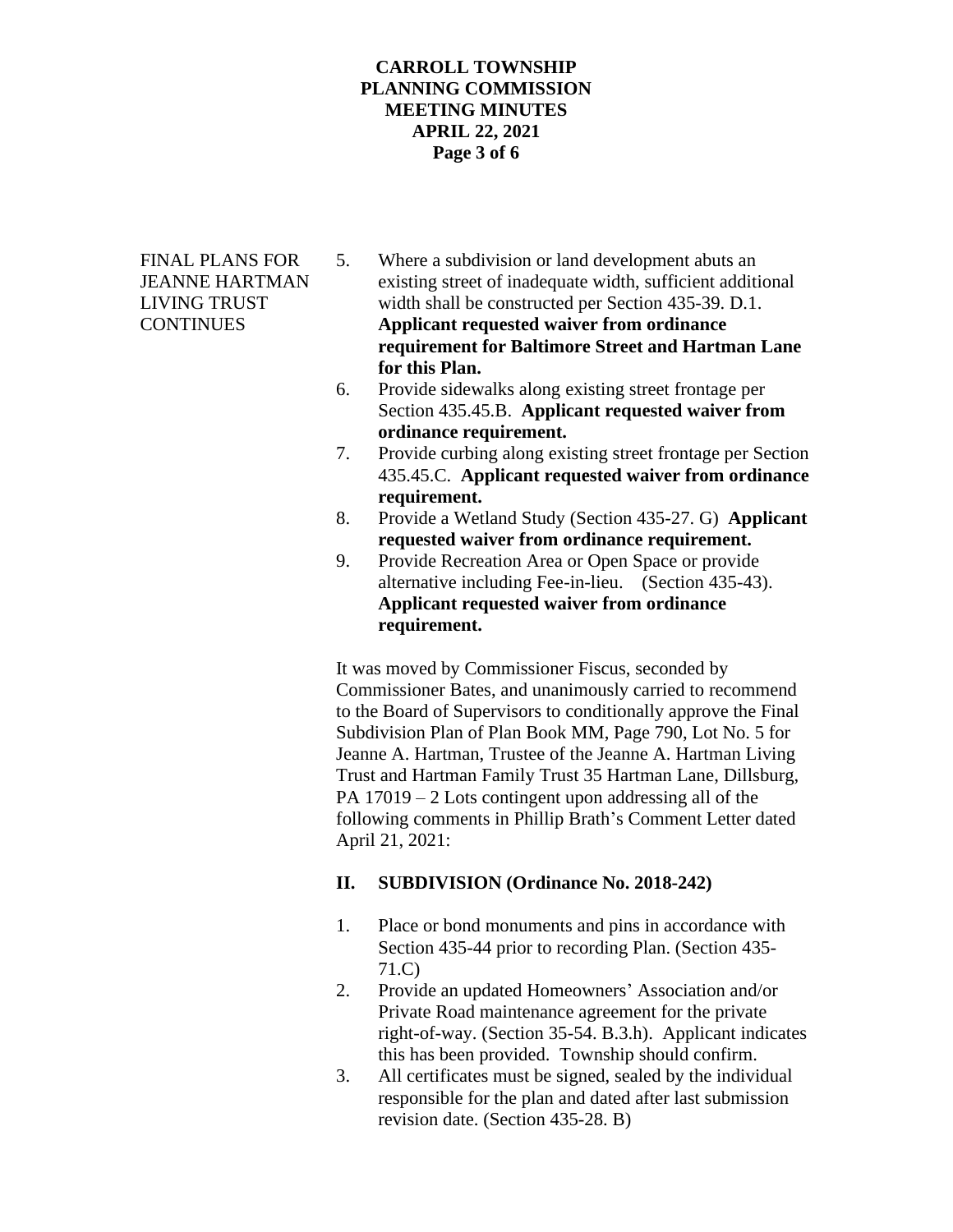# **CARROLL TOWNSHIP PLANNING COMMISSION MEETING MINUTES APRIL 22, 2021 Page 4 of 6**

- FINAL PLANS FOR 4. The Owners must sign the plan and date after last plan JEANNE HARTMAN revision. (Section 435-28.C/36. A)
- LIVING TRUST 5. Provide a deed of consolidation, approved by the CONTINUES Township Solicitor, for recording with the Plan. (Section 435-36. P)
	- 6. Applicable waivers, special exceptions, conditional uses or variances and date of action by Board shall be provided on the plan. (Section 435-26. O) Revise cover sheet to current codified ordinance section numbers.
	- 7. All outstanding fees must be paid prior to recording Plan. (Section 435-36.M)

FINAL PLANS FOR It was moved by Commissioner Bates, seconded by RALPH AND Commissioner Fiscus, and unanimously carried to TAMMY MILLER recommend to the Board of Supervisors to grant the following waiver requests for the Final Subdivision Plan for Ralph L. and Tammy C. Miller – 3 Lots as per Phillip Brath's Comment Letter dated April 21, 2021:

# **IV. Waivers Requested**

- 1. Provide a stormwater management plan. (Section 435- 27. I) **Applicant requests waiver.**
- 2. Provide a Site Context Map. (Section 435-27. J) **Applicant requests waiver.**
- 3. Provide an Existing Resources and Site Analysis Plan. (Section 435-27. K) **Applicant requests waiver.**
- 4. Provide a Preliminary Resource Impact and Conservation Plan. (Section 435-27. L) **Applicant requests waiver.**
- 5. This item was removed.
- 6. Provide street trees along existing street frontage per Section 435-52. D. **Applicant requests waiver.**
- 7. Where a subdivision or land development abuts an existing street of inadequate width, sufficient additional width shall be constructed per Section 435-39. D.1. **Applicant requests waiver.**
- 8. Provide sidewalks along existing street frontage per Section 435-45. B. **Applicant requests waiver.**
- 9. Provide curbing along existing street frontage per Section 435-45. C. **Applicant requests waiver.**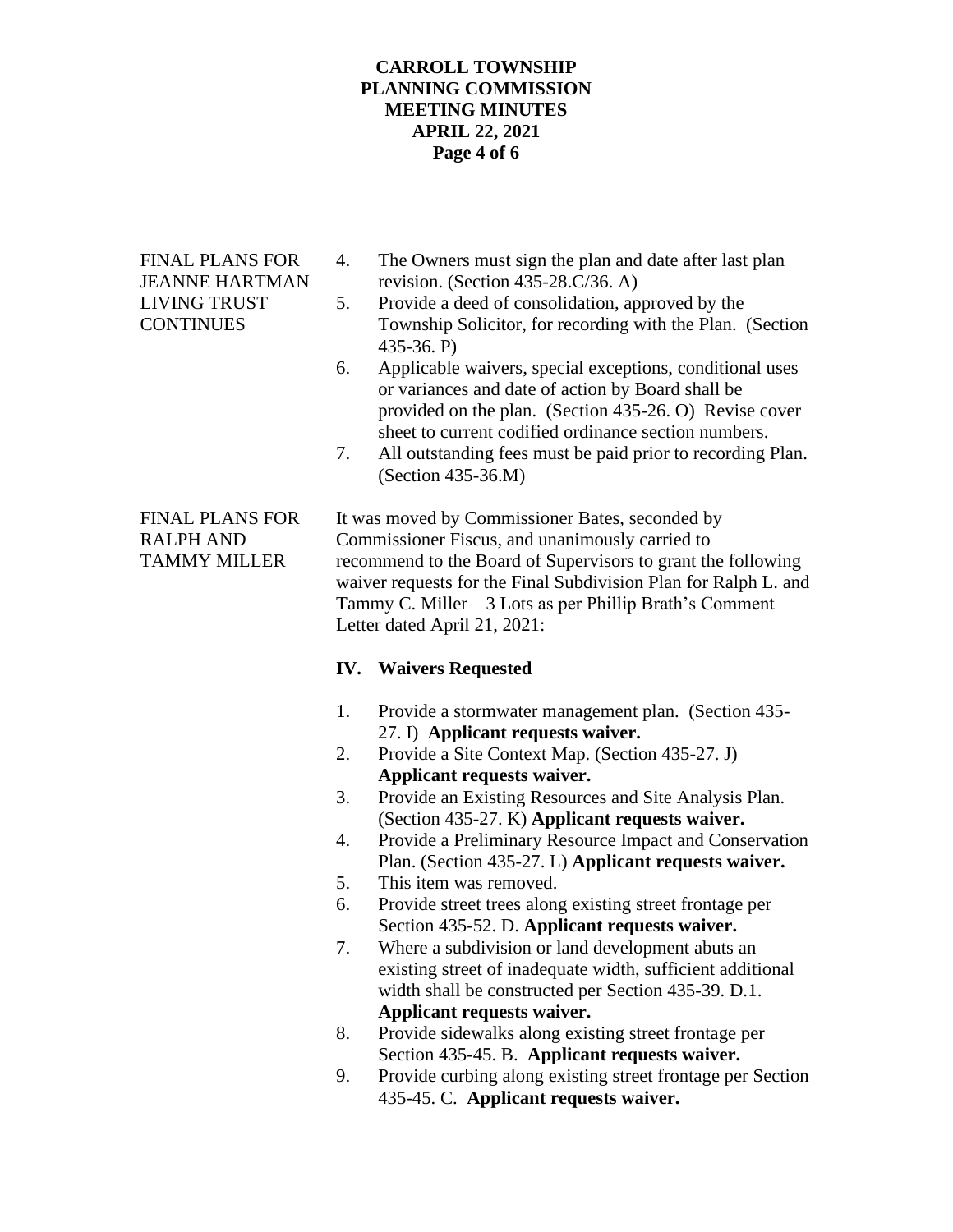### **CARROLL TOWNSHIP PLANNING COMMISSION MEETING MINUTES APRIL 22, 2021 Page 5 of 6**

FINAL PLANS FOR It was moved by Commissioner Isenberg, seconded by RALPH AND Commissioner Bates, and unanimously carried to recommend TAMMY MILLER to the Board of Supervisors to grant the following waiver CONTINUES request for the Final Subdivision Plan for Ralph L. and Tammy C. Miller – 3 Lots:

> 1. A one-hundred-foot setback from on-lot disposal systems must remain on the subject property and must not extend onto any adjacent property, without the owner's approval via a record easement. (Section 435-46. G) **Applicant requests waiver.**

It was moved by Commissioner Isenberg, seconded by Commissioner Fiscus, and unanimously carried to recommend to the Board of Supervisors to conditionally approve the Final Subdivision Plans for Ralph L. and Tammy C. Miller 3 Lots contingent upon addressing all of the following comments in Phillip Brath's Comment Letter dated April 21, 2021:

# **III. Subdivision (Ordinance No. 2018-242**

- 1. Was moved to a waiver request.
- 2. Was deleted from the comments
- 3. All certificates must be signed, sealed by the individual responsible for the plan and dated after last submission revision rate. (Section 435-28. B)
- 4. The Owners must sign the plan and date after last plan revision. (Section 435-28.CC/36. A)
- 5. All outstanding fees, including recreation fees, must be paid prior to recording Plan. (Section 435-36.M)

FINAL PLANS FOR It was moved by Commissioner Fiscus, seconded by KEITH, GARRY, Commissioner Isenberg, and unanimously carried to table the AND JOHAN review of the Final Subdivision Plan of Tax Parcel 20-OC-79 LEFEVER for Keith R. Lefever, Garry C. Lefever, and Johan R. Lefever – 2 Lots until the May 27, 2021 Planning Commission meeting.